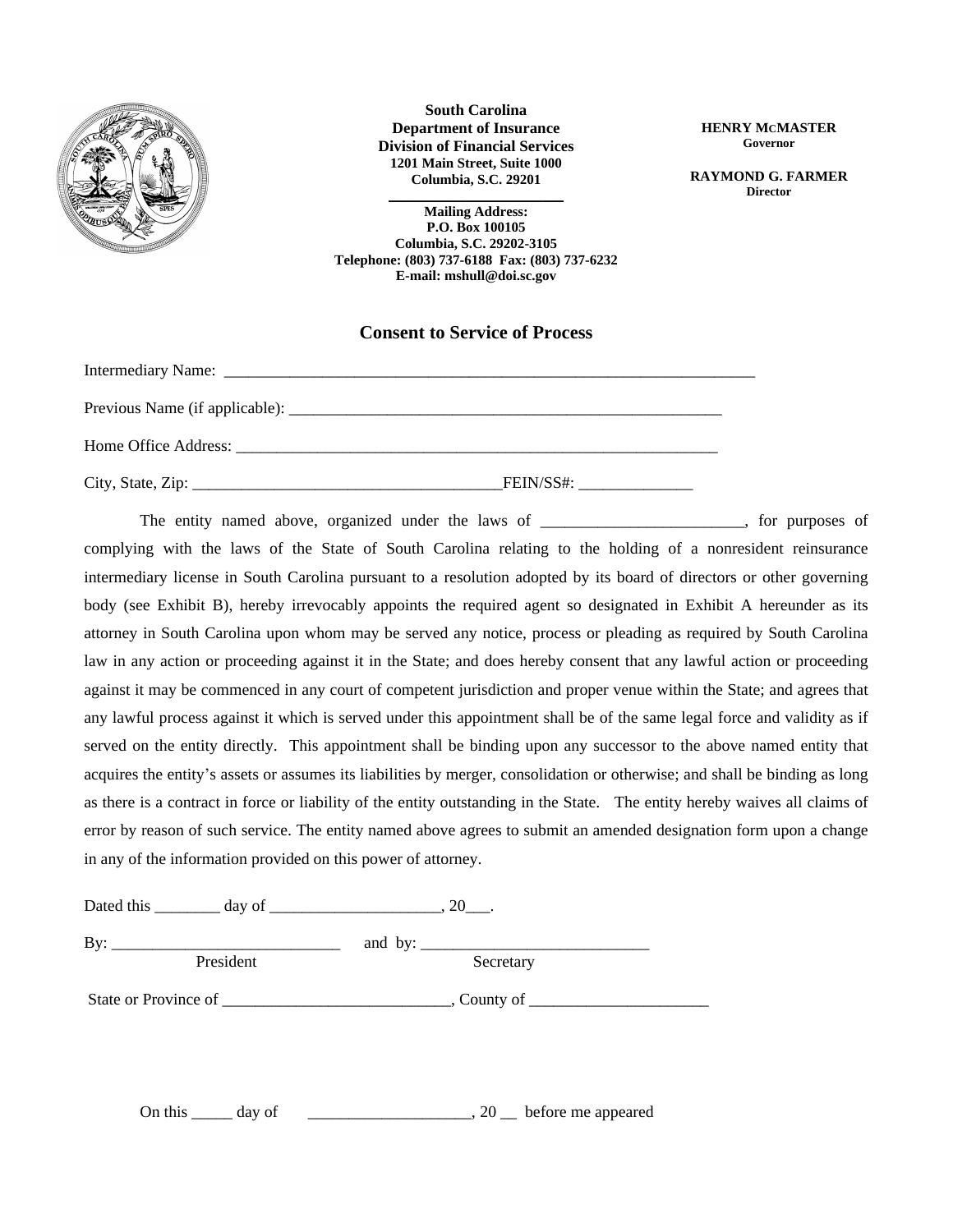\_\_\_\_\_\_\_\_\_\_\_\_\_\_\_\_\_\_\_\_\_\_\_\_\_\_\_\_\_\_\_\_\_\_\_\_\_ and \_\_\_\_\_\_\_\_\_\_\_\_\_\_\_\_\_\_\_\_\_\_\_\_\_\_\_\_\_\_\_\_\_\_\_, personally known to

me to be the President and Secretary, respectively, of the above named entity and acknowledging that they are officers being authorized so to do, executed the foregoing instrument for the purposes therein contained, on behalf of the entity.

IN WITNESS WHEREOF I have hereunto set my hand and official seal.

\_\_\_\_\_\_\_\_\_\_\_\_\_\_\_\_\_\_\_\_\_\_\_\_\_\_\_\_\_\_\_\_\_\_\_\_\_\_\_\_\_ (SEAL) Notary Public/Commissioner of Oath

Residing at: \_\_\_\_\_\_\_\_\_\_\_\_\_\_\_\_\_\_\_\_\_\_\_\_\_\_\_\_\_\_\_

My Commission Expires:  $\frac{\sqrt{2}}{2}$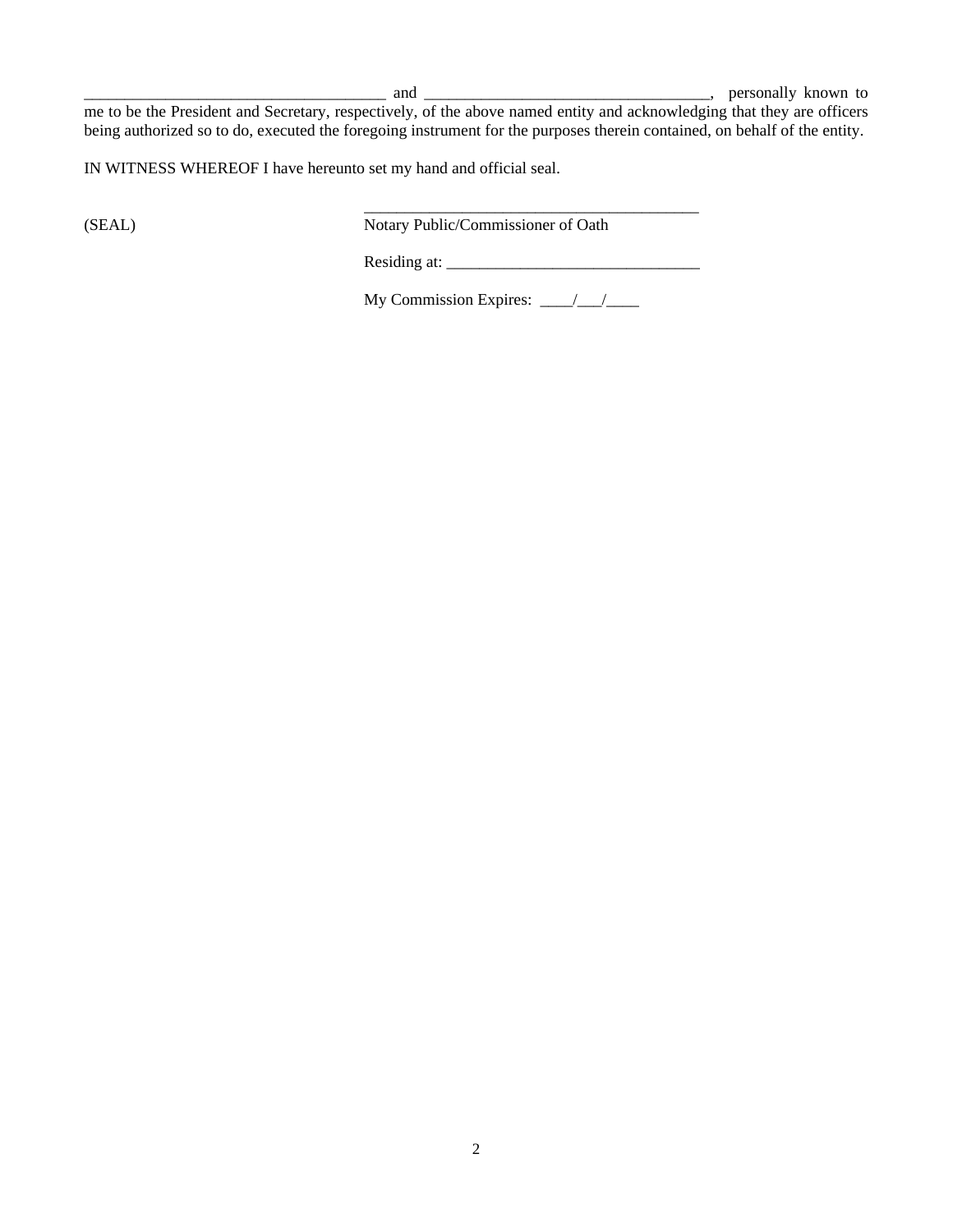# **Consent to Service of Process**

## **Exhibit A**

For the forwarding of Service of Process received by a State Officer complete Exhibit A listing information regarding the person to whom and address to where the service of process is to be forwarded. \*Include Resident Agent's full name and street address.

| State                 | Name of Resident Agent |
|-----------------------|------------------------|
|                       |                        |
| <b>Street Address</b> |                        |